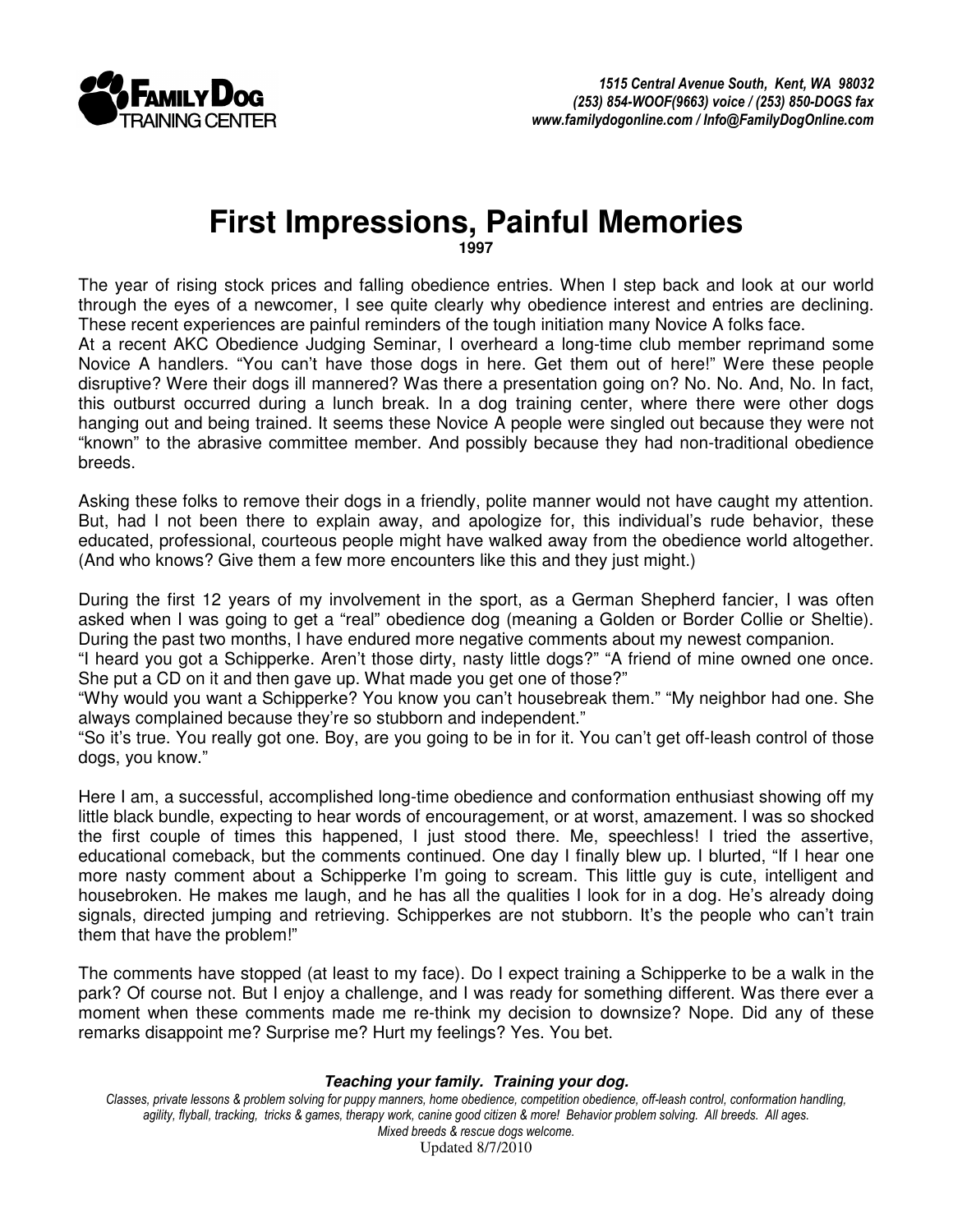And for a short time I remembered just what it felt like to be a Novice A exhibitor, in love with his purebred Bark'n Drool.

Take a moment, close your eyes and visualize yourself in that position. You're new to the sport. You're in awe. You're nervous and scared and self-conscious as it is. You want to fit in. To be liked. To be accepted. To have a dog that can work one-tenth as well as that dog over there. Only to hear, "You can't do obedience with Bark'n Drool dogs. They're stubborn and stupid. They're not food motivated. All they do is sniff. They're independent." With each comment you feel yourself getting redder, and hotter and more embarrassed. You want to crawl in a hole. And in a way, you do. In time you escape, and pursue other interests and hobbies that are not so deflating and demeaning.

Would you like to know why so many of my Novice A students put titles on their dogs? Why there are waiting lists for my Beginners classes? Why such a high percentage of my home obedience students get hooked on competition? Why many of them earn UPs and UDXs? Why dozens even receive HITs and OTCH points? Why they do the best they can with their Bark'n Drools, regardless of their breed's supposedly "poor obedience potential?"

Because I don't criticize their breed of choice. I don't tell them that a Lhasa Apso can't heel with attention or earn a UD. That a Siberian Husky can't get total off-leash control. That a Bloodhound, Greyhound, Bouvier, PBGV, or Welsh Springer can't go High in Trial. That an intact, breed champion Rottweiler can't also earn its UD. That a junior handler can't put a UP on her pet Beagle.

I tell them that anything is possible. If they want it bad enough. If they're willing to work at it.

I tell them to be patient. And I agree that some exercises are harder with some breeds than others. But I also remind them that there is no perfect dog. I encourage them to train the dog they love, to learn from the experience and know they'll be a better trainer having worked with this dog.

I would never make derogatory comments about any breed of dog. Quite the contrary, I have great respect for the handlers and trainers who work with the unusual breeds. I have even more respect for the instructors who extend themselves to help Novice A handlers be the best that they can be — regardless of their canine companions.

At a match recently I overheard a first-time trainer with a HIT CDX Rottie getting ready for Utility. This person doesn't train with me, but she's quite nice and has a lovely working bitch. Someone asked if she was going to put a UDX on the dog. Her response? "Oh, no. I'll just retire her and be glad when she finishes her UD. My instructor really wants me to retire her. She's well, I have this 'big name kennel' Golden now. I hope to get another Rottie some day, because I really like the breed... But my instructor.. I couldn't keep my mouth shut. In no uncertain terms I let the girl know that it would be an absolute shame to retire her Rottie, that she and the dog deserve the chance to get a UDX, and her instructor has no business telling her to retire this dog —just because this instructor prefers to work with Goldens. And how this was a perfect example of why so many Novice A exhibitors drop out of the sport. Something else I would never do: Forget that I was a mentor and example for my students.

At several recent Canadian trials another US exhibitor/trainer/exhibitor was observed by a number of people coaching her students outside the show building. Pinch collars and "Jerk that dog" were the instructions of the day. At another trial an exhibitor/instructor was seen with a spiked band on her left leg to stop her dog's crowding. Just outside the ring people watched as she jerked and kicked her dog in the chest. Complaints to the obedience rep fell on deaf ears. To top it off, one of this teacher's Novice A students confided to a friend that she was "so relieved she did well at a show, because now her instructor would talk to her."

Back in October 1996, when I addressed this subject in Front & Finish, I received a number of letters, including one from a veterinarian in the southeast who wrote:

"...You describe exactly the frustrating, complex 'procedure' to get into an obedience circle. It is as if you have to be born with a 'dumbbell' not a silver spoon in your mouth. After two years of training I am just